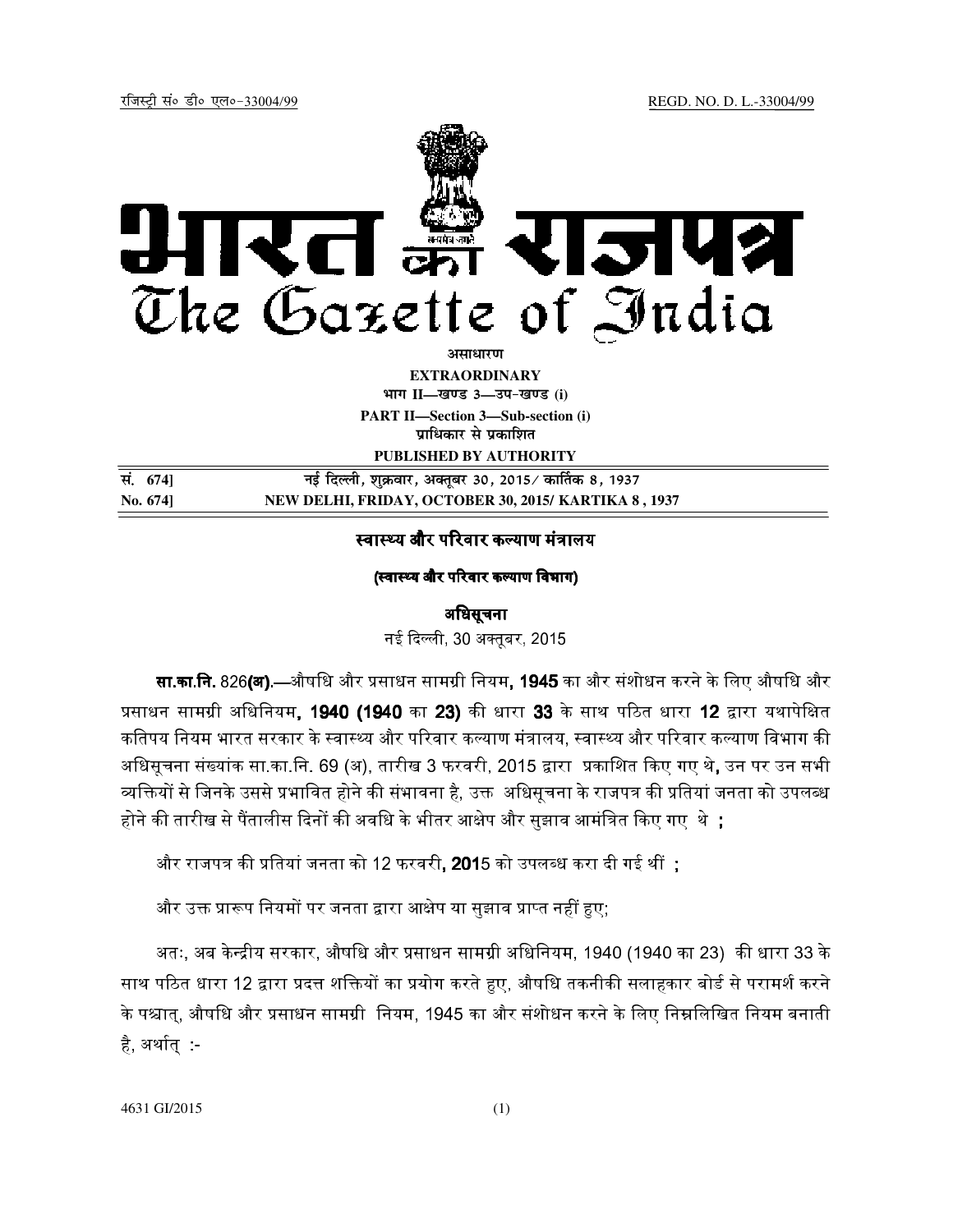- 1. (1) इन नियमों का संक्षिप्त नाम औषधि और प्रसाधन सामग्री (सातवॉं संशोधन) नियम. 2015 है ।
- (2) ये राजपत्र में उनके प्रकाशन की तारीख से प्रवत्त होंगे ।
- 2. औषधि और प्रसाधन सामग्री नियम, 1945 (जिसे इसमें इसके पश्चात् मूल नियम कहा गया है) के नियम 122घक के उपनियम (3) में, स्पष्टीकरण के स्थान पर निम्नलिखित स्पष्टीकरण रखा जाएगा, अर्थात् :

# "**स्पष्टीकरण**–इन नियमों के प्रयोजनों के लिए , --

(क) "नैदानिक परीक्षण" नैदानिक भेषजगण विज्ञानात्मक (जिसके अंतर्गत भेषज गतिक और भेषज गतिज भी है) का पता लगाने और/या सत्यापित करने और/या नई औषधि की सरक्षा और/या प्रभावकारिता अवधारित करने के उद्देश्य पर विपरीत प्रभाव के लिए आंकड़े प्राप्त करने हेत मानव विषय (विषयों) में किसी नई औषधि (औषधियों) का व्यवस्थित अध्ययन अभिप्रेत है ,

(ख) "विश्व नैदानिक परीक्षण" से कोई नैदानिक परीक्षण अभिप्रेत है जो एक औषधि के बहराष्टीय औषधि विकास के भाग के रूप में संचालित किया जाता है:

(ग) "अन्वेषणात्मक नई औषधि" से अभिप्रेत है एक नया रासायनिक तत्व या उत्पाद जो चिकित्सा उपदर्शन रखता है जो पहले कभी मनष्य पर परीक्षित नहीं किया गया हो:

(घ) "नया रासायनिक तत्व" से अभिप्रेत है विकासात्मक अवस्था में सक्रिय पदार्थ जो किसी नैदानिक परीक्षण से गजरने के पश्चात इस अधिनियम के अधीन एक औषधि के रूप में विनिर्दिष्ट किया जा सकता है ।" ।

3. उक्त नियमों में नियम 122 घकक का लोप किया जाएगा ।

4. उकत नियमों में अनसची क. के प्ररूप 44 में. शीर्षक "क. नई औषधि को बेचने की अनज्ञा" के अधीन. मद (10) के पश्चात्, अंत में निम्नलिखित मद अंत:स्थापित किए जाएंगे, अर्थात् :—

"(11) नया रासायनिक तत्व और विश्व नैदानिक परीक्षण —

- (क) जोखिम का निर्धारण बनाम मरीज का फायदा
- (ख) नवाचार की तलना में विद्यमान चिकित्सा विकल्प
- (ग) देश में अलब्ध चिकित्सा आवश्यकता ।"

5. उक्त नियमों में. अनसची म के परिशिष्ट 1 में. उप मद 11.1 के पश्चात निम्नलिखित अंत:स्थापित किया जाएगा, अर्थात् :-

"12. नया रासायनिक तत्व और विश्व नैदानिक परीक्षण—

- 12.1 जोखिम का निर्धारण बनाम मरीज का फायदा
- 12.2 नवाचार की तलना में विद्यमान चिकित्सा विकल्प
- 12.3 देश में अलब्ध चिकित्सा आवश्यकता ।"

[फा. सं. एक्स.11014/4/2014-डीएफक्यूसी]

कन्दन लाल शर्मा. संयक्त सचिव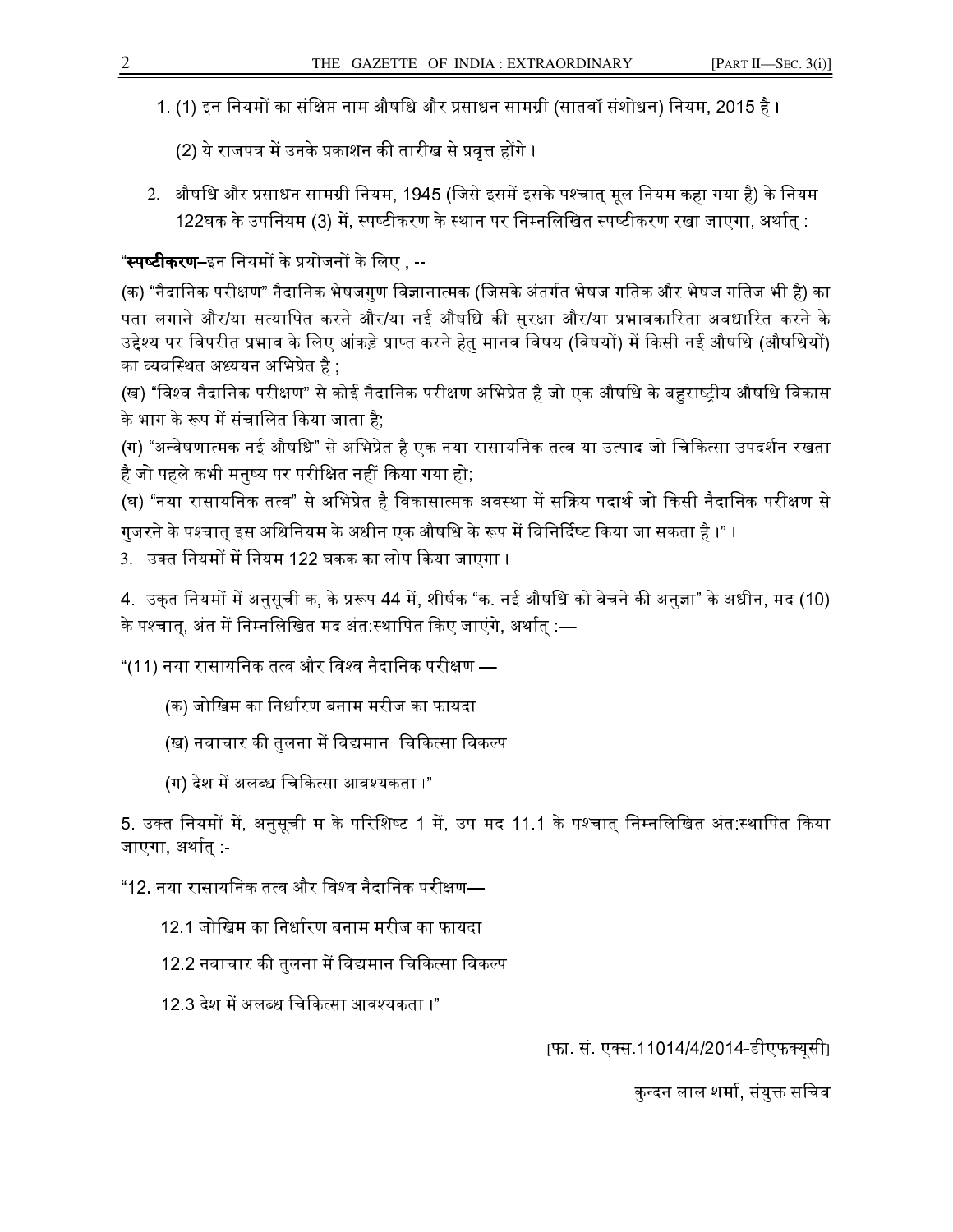**टिप्पण** : मूल नियम भारत के राजपत्र में अधिसूचना संख्यांक एफ 28-10/45-एच(1), तारीख 21 दिसंबर, 1945 द्वारा प्रकाशित किए गए थे और उनका अंतिम संशोधन भारत के राजपत्र, असाधारण, भाग- $\scriptstyle\rm II$ , खंड  $\scriptstyle\rm 3$ , उपखंड (i) में अधिसचना संख्यांक सा.का.नि. 558(अ) तारीख 17 जलाई. 2015 द्वारा प्रकाशन किया गया ।

#### **MINISTRY OF HEALTH AND FAMILY WELFARE**

#### **(Department of Health and Family Welfare)**

#### **NOTIFICATION**

New Delhi, the 30th October, 2015

**G.S.R. 826(E).—**Whereas certain rules further to amend the Drugs and Cosmetics Rules, 1945, was published vide notification of the Government of India in the Ministry of Health and Family Welfare, Department of Health and Family Welfare vide number G.S.R. 69(E), dated the 3rd February, 2015, as required by Section 12 read with Section 33 of the Drugs and Cosmetics Act, 1940 (23 of 1940), inviting objections and suggestions from all persons likely to be affected thereby before the expiry of a period of forty-five days from the date on which the copies of the Official Gazette of the said notification were made available to the public;

And whereas copies of the Gazette were made available to the public on the 12th February, 2015;

And, whereas, no objections or suggestions were received from the public on the said rules;

Now, therefore, in exercise of the powers conferred by section 12 read with Section 33 of the Drugs and Cosmetics Act, 1940 (23 of 1940), the Central Government, after consultation with the Drugs Technical Advisory Board, hereby makes the following rules further to amend the Drugs and Cosmetics Rules, 1945, namely:—

- 1. (1) These rules may be called the Drugs and Cosmetics (Seventh Amendment) Rules, 2015. (2) They shall come into force on the date of their publication in the Official Gazette.
- 2. In the Drugs and Cosmetics Rules, 1945 (hereinafter referred to as the principal rules), in rule 122 DA, in

sub-rule (3), for the *Explanation*, the following *Explanation* shall be substituted, namely:—

**'Explanation.—**For the purposes of these rules,—

- (a) "Clinical Trial" means a systematic study of any new drug(s) in human subject(s) to generate data for discovering and/or verifying the clinical, pharmacological (including pharmacodynamic and pharmacokinetic), and/or adverse effects with the objective of determining safety and/or efficacy of the new drug;
- (b) "Global Clinical Trial" means any clinical trial which is conducted as part of multi-national clinical development of a drug;
- (c) "Investigational New Drug" means a new chemical entity or a product having therapeutic indication but which has never been tested earlier on human being;
- (d) "New Chemical Entity" means an active substances in developmental stage which may be specified as a drug under the Act, after undergoing any clinical trial.'.
- 3. In the said rules, rule 122 DAA shall be omitted.
- 4. In the said rules, in S*chedule A,* in Form 44, under the heading "A. Permission to market a new drug:", after item (10), the following items shall be inserted at the end, namely:—
	- "(11) New Chemical Entity and Global Clinical Trial-
- (a) Assessment of risk versus benefit to the patients
	- (b) Innovation vis-à-vis existing therapeutic option
	- (c) Unmet medical need in the country."